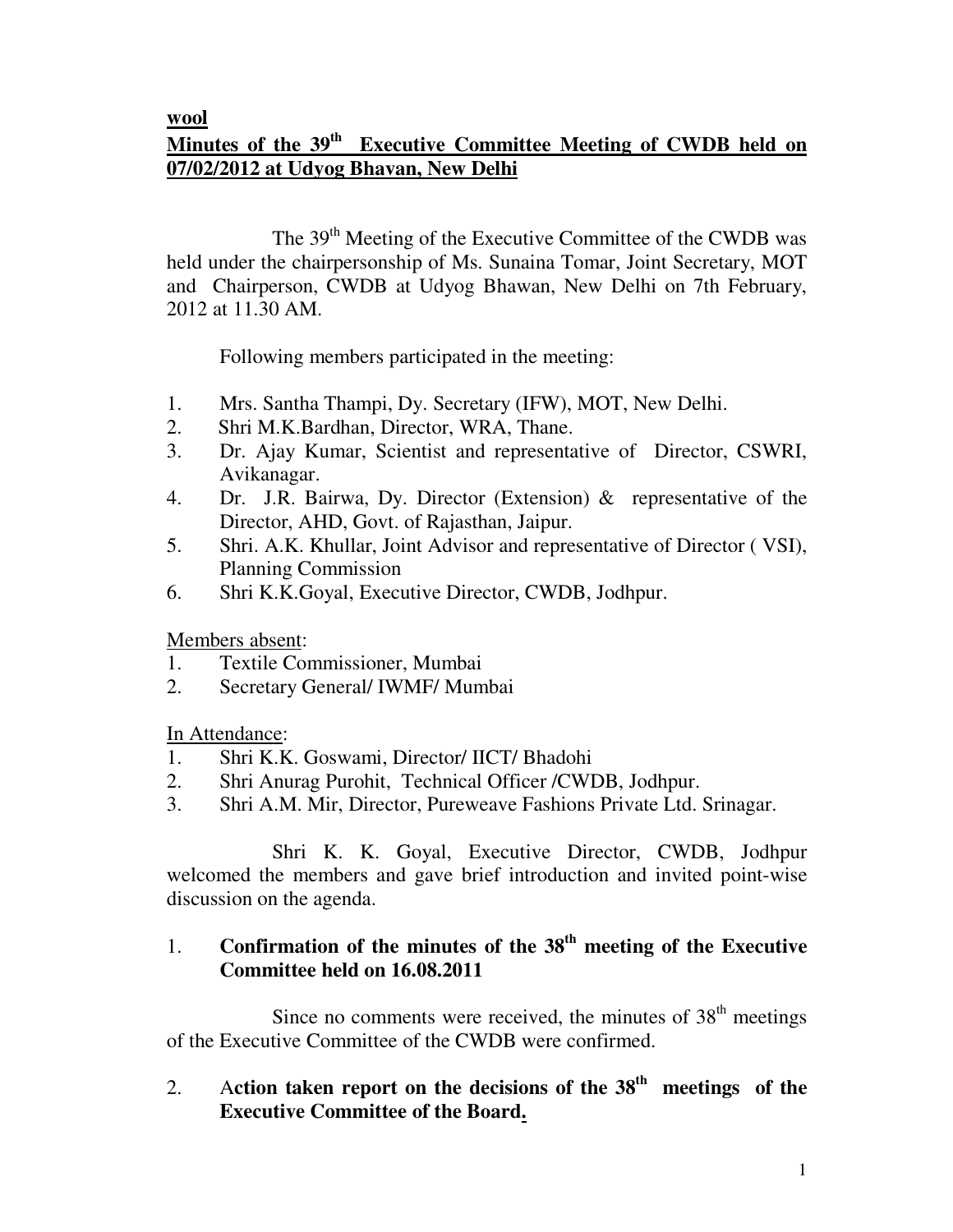ED/ CWDB placed statements showing Action Taken Report (ATR) on the decisions of last Executive Committee meetings. Chairperson directed ED/ CWDB that a progress report of the sanctioned and running CFC shall be placed in next Executive Committee meeting. ED/ CWDB stated that a consolidated progress report of all running CFC will be placed in next EC meeting.

After detailed discussion Executive Committee approved it.

#### 3. **Discussion of Board's progress so far under Annual Plan 2011-12.**

 **ED/ CWDB placed the progress report of CWDB under Plan and Non Plan head till January 2012 and also stated that** there is very little sheep population in North East Region and there is no wool processing activity, so there is very little scope for implementation of CWDB Schemes in the region **and thus Rs. 1 Crs. allocated by MOT for NE region will not be utilized fully.** He stated that in current FY three Woollen Expo have been sanctioned and organized in North Eastern region ( in Guwahati, Shillong and Dimapur ) in Association with Indian Chamber of Commerce and thus total fund utilization under the head will be approximately Rs. 42 lakhs only.

 ED/ CWDB also stated that CWDB will be able to utilize the total Plan fund (Rs.  $67.16$  Crs) allocated to it for  $11<sup>th</sup>$  Plan under various schemes considering re-appropriation proposal sent by CWDB and already approved by the Secretary ( Textiles ).

 ED/ CWDB also stated that under Non-Plan head, this year only Rs. 1.27 Crs have been sanctioned though it was Rs. 1.8 Crs for year 2009-10 and Rs. 1.5 Crs for Year 2010-11 and so it is difficult to pay the salary for the CWDB staff for month of February, 2012. In addition to it approx. Rs. 23 lakhs were to be deposited to LIC as Gratuity Contribution for year 2011- 12 for CWDB staff, which also could not be deposited due to in-sufficient fund. Chairperson stated that matter is being looked into the Ministry and will surely be sorted out soon.

**4. Approval for participation in TEX-TRENDS India, Dilli Hatt and two new proposals received from Director, Industries (Govt. of Jharkhand) & ICC, Guwahati for organizing Woollen Expos at Ranchi & Itanagar ( NE Region), respectively.**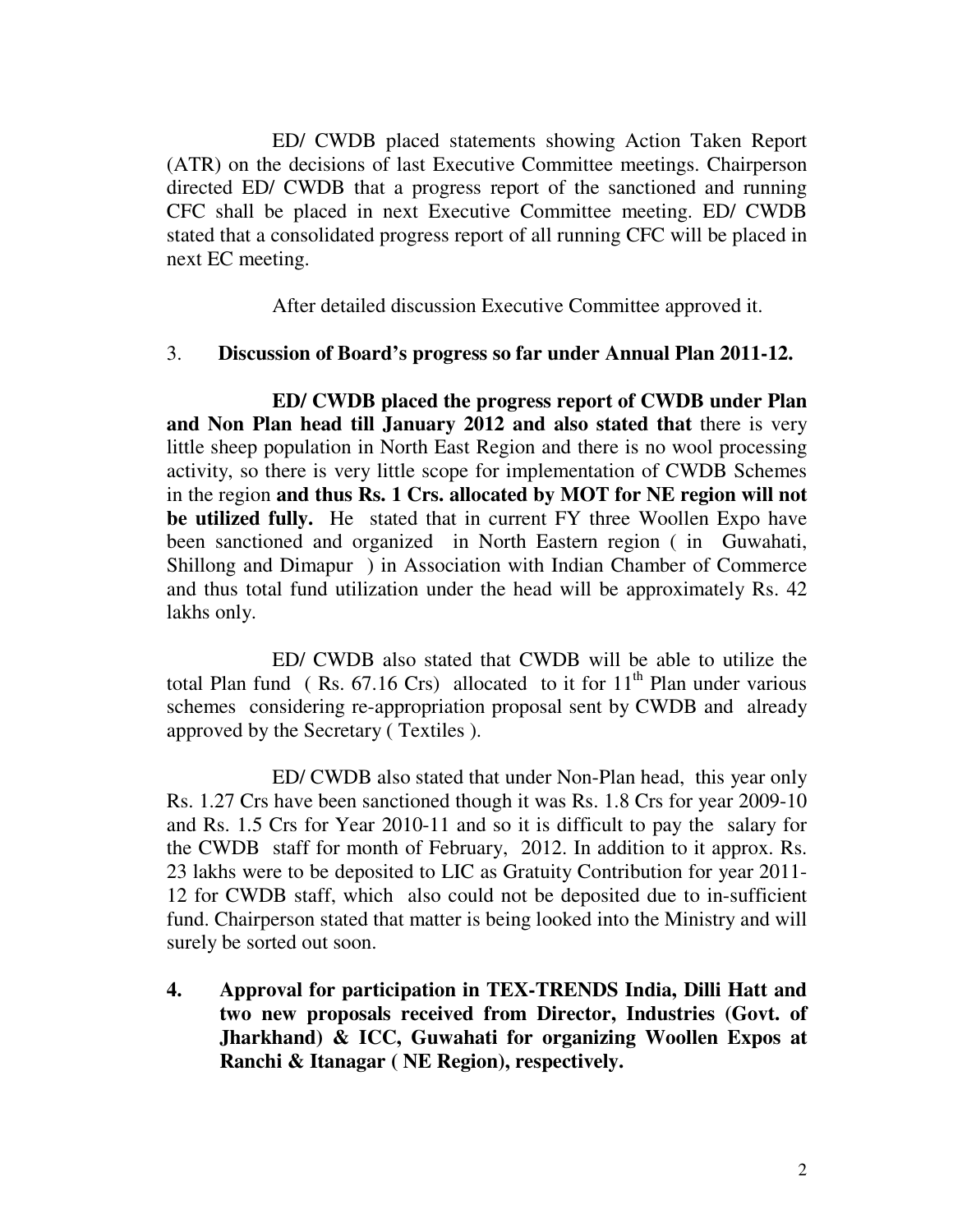Executive Committee approved the proposal for participation in Tex-Trends India and Dilli Hatt on post facto basis. Executive Committee also approved the proposal for participation in Industrial Trade Fair being held at Ranchi by Govt. of Jharkhand in Association with IITEO by hiring 20 Stalls at rate proposed ( Rs. 4000/- Sq Meter + Taxes if any ).

 ED/ CWDB stated that CWDB has received a proposal for Woollen Expo at Itanagar ( Arunachal Pradesh) and as fund allocated for NE region could not be utilized fully, project can be considered but Executive Committee not agreed to the proposal.

**5. To give permission for procurement of second hand Imported Machinaries to M/s Pureweave Fashions Pvt. Ltd. Srinagar Under Quality Processing of Wool Scheme for common Facility Centre sanctioned in previous EC meeting.** 

 ED/ CWDB give the detail regarding the Quality Processing of Wool Scheme and the project sanctioned to M/s **Pureweave Fashions Pvt. Ltd. Srinagar.** After this Director, Pureweave Fashions Pvt. Ltd. Srinagar, Shri A. M. Mir explained in detail the proposal submitted by it for establishing Common Facility Centre for Scouring & Combing of Cashmere, Marino and local wool and necessity of imported processing machines for processing Short staple fiber. He also put up the difficulties regarding importing of the same and requested to procure the already imported machines after inspection of machines by a committee (regarding cost of machineries, residual life, working capacity) to be procured as open tendering will not serve the purpose as a specific machine is required.

 Executive Committee did not agree to the proposal to do away with open tendering and stated categorically that open tendering method shall be adopted to procure the required machines as being followed in Govt. of India. EC members also stated that specification of machines shall be clearly spelt out in the tender document so that only desired and proven machinery for processing short staple fiber is procured**.** 

**6. Permission to procure Rams by State Govt. agencies at market price and re-appropriation of funds from one component to other for utilization of funds within the over all fund sanctioned by CWDB under S.W.I.S. & R&D.** 

 ED/ CWDB stated that under Breed Improvement components of 'Sheep & Wool Improvement Scheme' (SWIS), there is a provision of upto Rs. 4,000/- (including cost of transportation, feed and insurance charges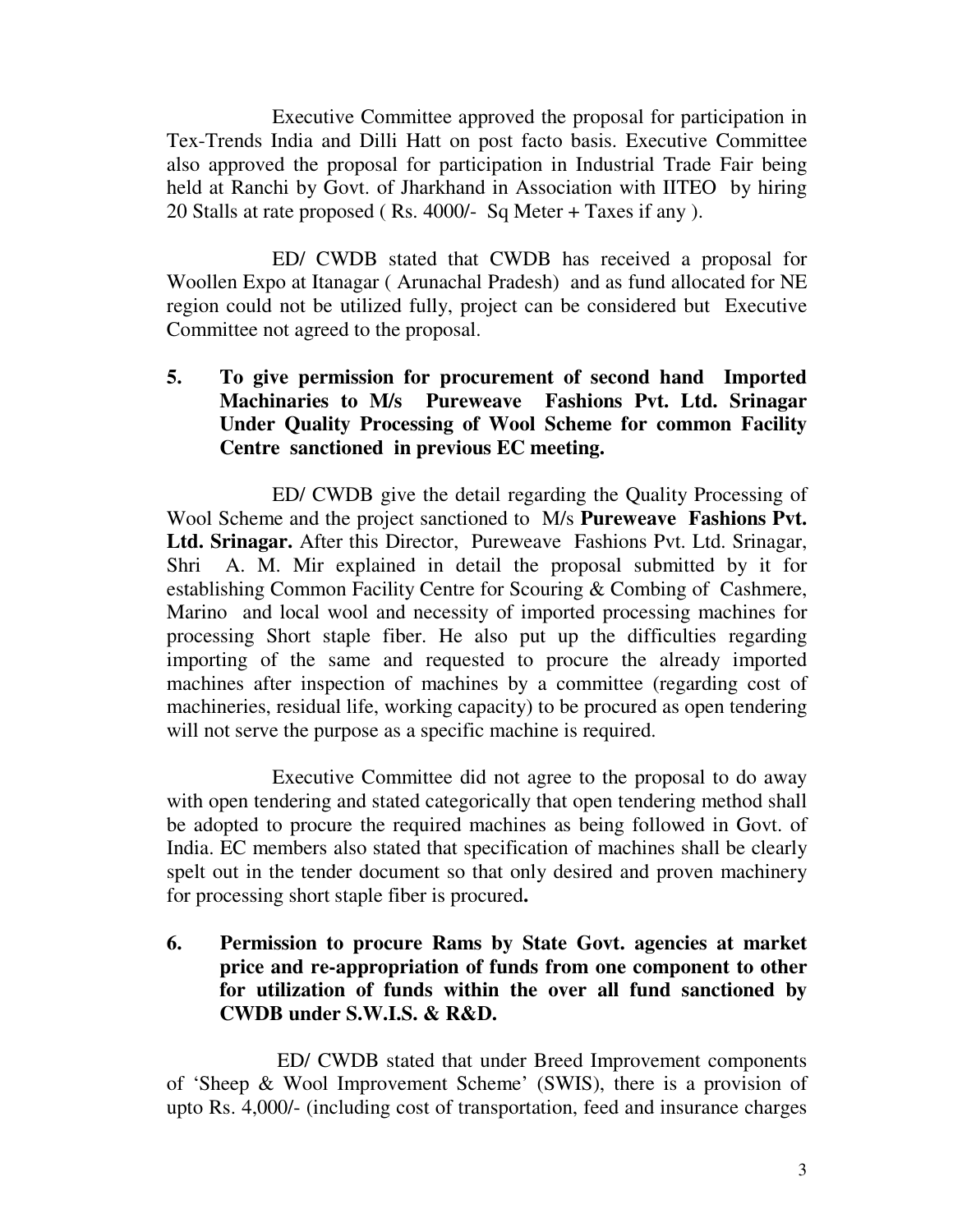etc.) to distribute good quality breedable Rams for increasing quality and quantity of indigenous wool. During implementation of scheme in field, State Govt. agencies reported that best quality breedable Rams are not available within this financial limit. The Board has received letters from various Govt. Agencies from Karnataka, Jammu & Kashmir, Himachal Pradesh, Uttrakhand and Rajasthan to allow them to procure Ram at market price within the overall fund sanctioned so that sheep breeders can be benefitted and fund allocated for the same can be utilized.

 ED/ CWDB also stated that a SFC note was also proposed and sent to MOT for approval in Nov. 2010. He also stated that approx. 70% of total sanction amount is unutilized under the component due to good quality Ram not being available in the given financial limit.

 After detailed discussion, Chairperson directed that whole matter shall be referred to her on separate file along with the SFC Note already being sent to MOT.

#### **7. To consider the proposal of LAHDC, Leh for Rs. 5.0 Crore under Revolving Fund scheme for procurement of Pashmina wool.**

 After detailed discussion Chairperson directed ED/ CWDB that a detailed Note shall be prepared regarding utilization of already released fund for the purpose and be put up in the next Executive Committee meeting for consideration.

# **8. Proposal for starting a Carpet Weaving Training Centre at Jaipur, a Shawl Weaving Training Centre at Mount Abu (Sirohi), Rajasthan and upgradation of Weaving & Designing Training Centre, Kullu.**

 Executive Committee approved the upgradation of Weaving & Designing Training Centre, Kullu. For other proposals, Chairperson directed ED/ CWDB to put up the proposal after finalization of  $12<sup>th</sup>$  Plan Scheme.

### **9. Participation by CWDB in Made in India shows organized by WOOLTEXPRO, Mumbai.**

### **10. Preparatory work for development of Wool Research Association as Centre of Excellence for wool.**

 The Chairperson directed ED/CWDB to put up these both proposals after finalization of  $12<sup>th</sup>$  Plan Schemes.